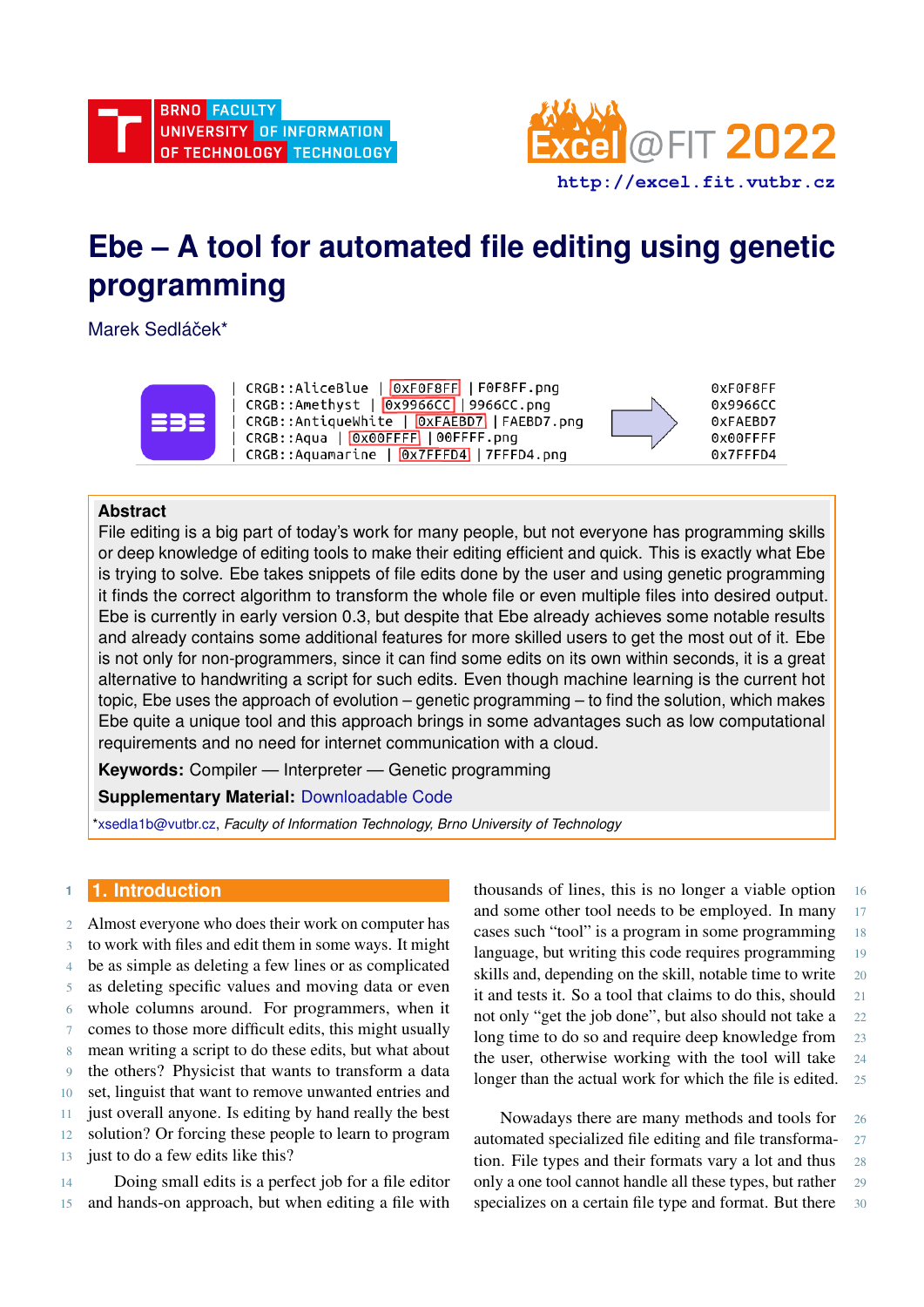still exist tools, which can handle almost all possible formats, but those tools then require the user to put in a lot of effort to make them correctly work for all the possible inputs and cases. Such example can be the AWK programming language, which was designed in the late 1980s by Alfred Aho, Peter Weinberger and Brian Kernighan for the sole purpose of file editing [\[1\]](#page-5-0). Since AWK is used till this day and is a built-in tool for many operating systems [\[2\]](#page-5-1), this only suggests that the need has not gone away, but in fact may have even gone up, with the rise of high computing and large storage capabilities for computers.

 Another popular editing approach is the use of gen- eral purpose programming language, such as Python 3, Perl or even Bash. This approach allows to work with almost any file format, but requires additional work to adjust to it and deep enough knowledge of the language and the file that is being edited.

 Ebe is trying to tackle all of these problems, it requires the user to only know how to run it and offers a quite fast editing (compilation and interpretation) times compare to writing and running scripts by hand or even doing all the editing by hand.

 Currently Ebe is not a perfect do-it-all tool, but already offers a quite powerful ability to do many edits in a short time with the option that it will find these edits for the user. And unlike many other tools, offers the option to edits multiple similar files at once. It also uses data types and thus in combination with user defined expressions allows for changing values in the whole file based on an expression. And if someone does not trust the evolution, they can always write the editing algorithm themselves and then interpret it using 64 Ebe.

# **2. Genetic programming for code generation <sup>65</sup>**

 Genetic programming (*GP*) is technique popularized by John Koza in the 1990s and it is a process of opti- mization [\[3\]](#page-5-2). When speaking about code generation with genetic programming, the whole process some- what imitates evolution in the nature. It starts with randomly initialized populations of candidate pheno- types, which in this case would be simple programs. Just as in the nature, these candidates are crossed with each other, mutated, scored and then the best ones are selected into future populations based on the scor- ing [\[4\]](#page-5-3). Scoring of the program and the strength of GP compare to pure randomness can be seen in figure [1.](#page-1-0) Scoring is a big part of genetic programming and

79 there always needs to be a scoring function, called the 80 "fitness function". This function guides the evolution,

<span id="page-1-0"></span>

**Figure 1.** Comparison of 3 iterations of program evaluation using a pure random – MiRANDa engine – program generation (*top graph*) and genetic programming – Jenn engine – approach (*bottom graph*). The GP approach steadily improves the quality of the program, whereas random approach relies only on brute force approach.

by favoring phenotypes with better fitness score [\[3\]](#page-5-2). 81 Without a fitness function, there is no way to guide the 82 evolution and thus this limits genetic programming to 83 a limited set of problems, where it can be employed. 84

The need for fitness function, somewhat limits the 85 use for code generation, since often the implemen- 86 tation of fitness function would result in no longer 87 needing the GP, since the fitness function would be 88 the solution itself. An example of this would be when 89 one was to evolve a sorting algorithm using genetic 90 programming. To score a solution, the output of the 91 generated code needs to be compared to some ground 92 truth, which in this case would be already sorted input 93 and thus the fitness function could be used for this job 94 instead of the generated program.

But this limitation does not mean that genetic pro- 96 gramming has no use in this field. On top of generating 97 code, where fitness function can be provided (such as 98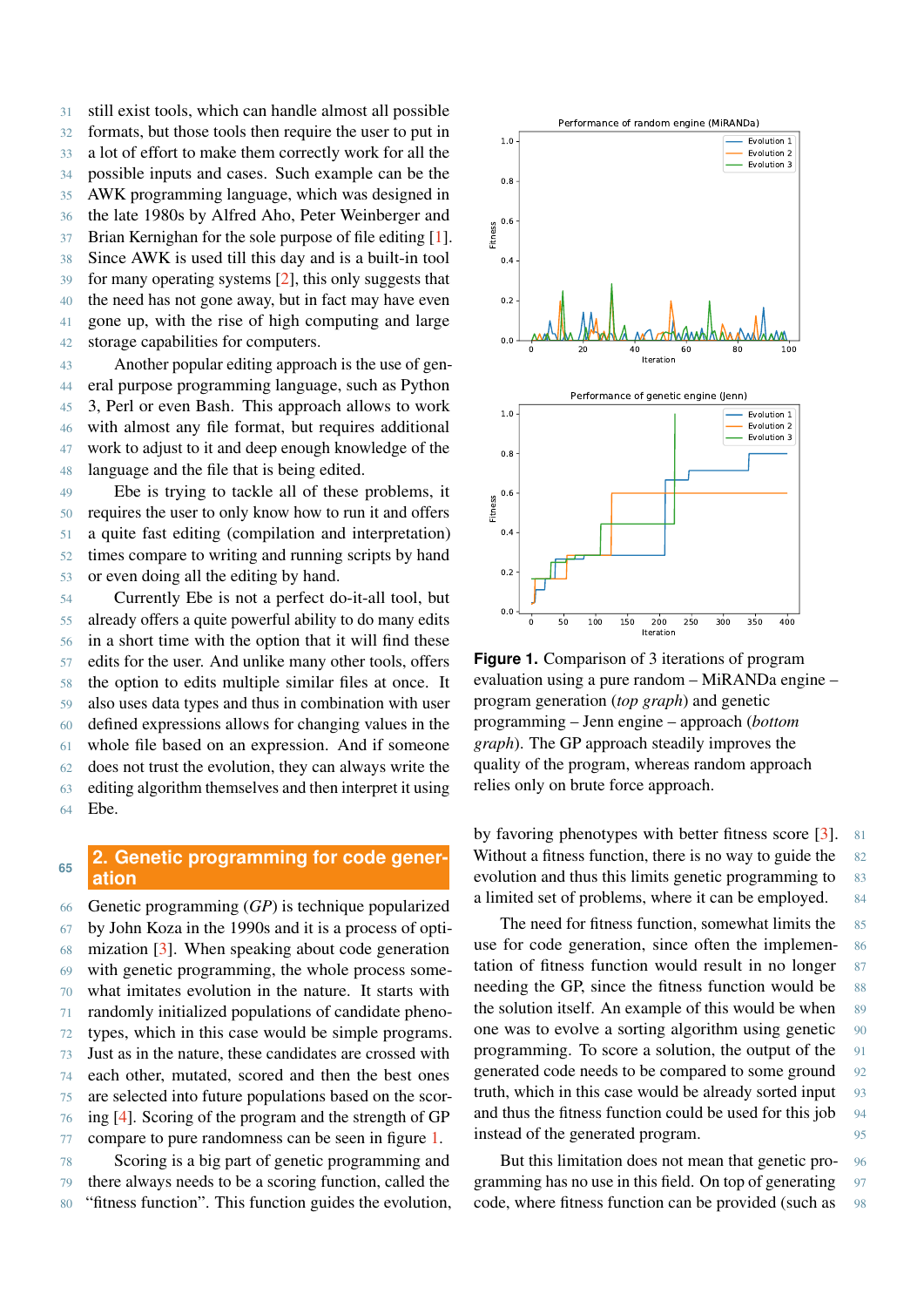algorithms for file editing), it can help optimize func- tions (its time or even space complexity), by evolv- ing parts of the code into ways a programmer would not think of [\[5\]](#page-5-4) or it can also help automatically fix bugs [\[6\]](#page-5-5). In other similar fields GP can be used for 04 tasks such as generating computer art  $[7]$ <sup>1</sup>, compose

105 music [\[8\]](#page-5-7) and many other uses.

# **<sup>106</sup> 3. Ebe – Edit by Example**

107 Ebe is a program (compiler and interpreter) for editing 108 files just from given examples.

 All the user has to do is create a snipped of file before and after the desired edits (input and output example), give this to Ebe and it will try to find a fitting algorithm (program in *Ebel* language), which would do the desired transformations from input example to the output example (example of Ebe's usage can be seen in figure [2\)](#page-2-1).

116 Since Ebe is aimed also at people with little to no programming knowledge, Ebe's philosophy is to not cause exceptions and errors as long as it is not neces- sary. Meaning that, when an incorrect instruction or input is encountered, rather than exiting the execution with error, only a warning is printed and the instruction or input is ignored. Ebe is very verbal about this and will notify about any problems, but this philosophy is quite handy when interpreting multiple files, which might slightly differ (a division by 0 might be encoun- tered or different data type at some position), but one Ebel will work on all of them.

 Ebe consists of multiple independent modules (see figure [3\)](#page-3-0), where some of them can even be used in- dependently. One of the main modules is *Ebec* (Ebe compiler), which does all the necessary file parsing and guides the evolution, which happens in the *Eben* (Ebe engine). Once the compiler and engine evolve sufficiently fitting program, then this can be outputted or loaded into the *Ebei* (Ebe interpreter), which can then edit any number of files using this algorithm.

 The time for Ebe to generate a suitable program is non-deterministic and depends on lots of external factors. Some very simple programs can be evolved within tenth of a second and some difficult ones might take a few minutes to be evolved. This might be a significant time to some people, but compare to al- ternative approach with editing by hand or writing an editing script, this might be faster and simpler ap- proach, since it can run in the background, while other work is done.

```
[<mark>mark-sed</mark>@ebe]$ l
example.in example.out
                               temps.data
[mark-sed@ebe]$ cat temps.data
Prague: 42
Paris: 50
Venice: 60
Munich: 38
[mark-sed@ebe]$ cat example.in
Prague: 42
[mark-sed@ebe]$ cat example.out
Prague: {! (($ - 32) * 5) / 9 !}<br>Prague: {! (($ - 32) * 5) / 9 !}<br>[mark-sed@ebe]$ ebe -in example.in -out ex
Perfectly fitting program found.
Best compiled program has 100% precision
[mark-sed@ebe]$ ebe -i f2c.ebel temps.data
Prague: 5
Paris: 10
Venice: 15
Munich:
          \overline{3}
```
**Figure 2.** Example of Ebe's user defined expressions to change values in Fahrenheit to Celsius. This example uses split compilation and interpretation, but it is possible to do both in one Ebe invocation.

## **4. Ebe's implementation <sup>147</sup>**

One of Ebe's strengths is that it generates Ebel in- 148 structions, which in most cases care only about the 149 word's position rather than its type or even value. This 150 means that the example provided can only have the 151 same structure as the actual file that needs to be edited. 152 Meaning that one can generate a general editing script 153 by only knowing the structure of the actual input file 154 (see listing [1](#page-2-2) and [2\)](#page-2-3). This gives the option to provide  $155$ someone an editing script without requesting the actual 156 data that needs to be edited, which could otherwise 157 be a problem for security or other reasons. This ap- 158 proach can also be useful in cases, where the output is 159 ambiguous to the input because of the values. 160

<span id="page-2-2"></span>**Listing 1.** Example input file containing actual values.

Brno 42 5.0e-8 + True 161

<span id="page-2-3"></span>**Listing 2.** Example input file, which is structurally and type-wise equivalent to an input file in listing [1](#page-2-2) and therefore can be used in place of [1](#page-2-2) for Ebe.

$$
A \t 0 \t 0.0 + B \t 162
$$

On the other hand Ebel language contains con- 163 structs, which allow to match on string value or word's 164 type. These more advanced scripts can for example be 165 generated using Bee language and bee-hs compiler<sup>[2](#page-2-4)</sup>. . 166 This compiler uses a higher level abstraction language, 167 which it then compiles into Ebel and offers this way 168 an alternative scripting language for file editing for 169 programmers. 170

<span id="page-2-0"></span><sup>1</sup>Abstract evolution – a program for generating abstract computer art using genetic programming – [https://github.com/mark](https://github.com/mark-sed/abstract-evolution)[sed/abstract-evolution.](https://github.com/mark-sed/abstract-evolution)

<span id="page-2-4"></span> $2$ Bee-hs – a compiler for Bee language, which is compiled into Ebel – [https://github.com/mark-sed/bee-hs.](https://github.com/mark-sed/bee-hs)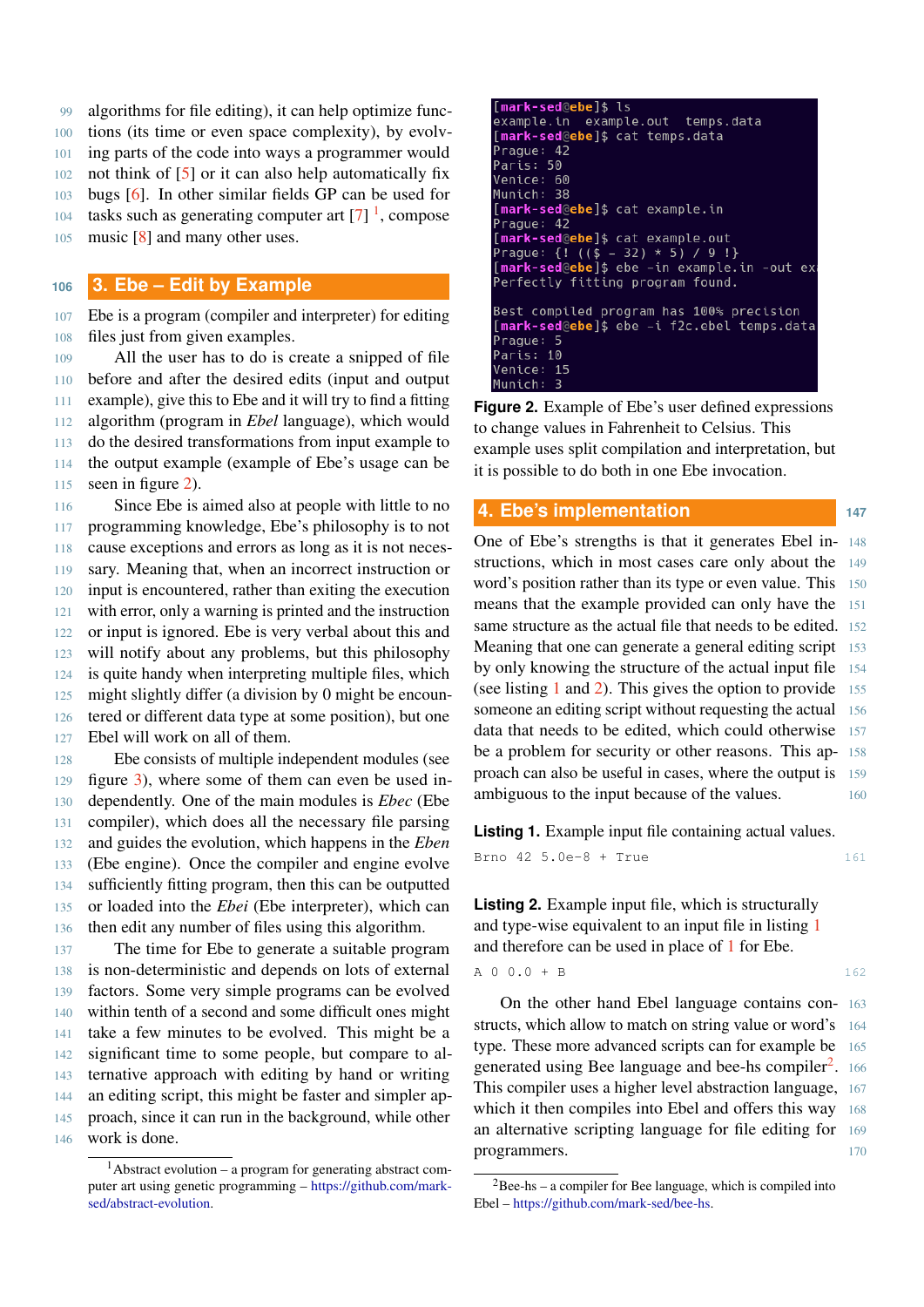<span id="page-3-0"></span>

**Figure 3.** Diagram of Ebe's workflow.

 The genetic algorithm used in Ebe varies based on selected engine. Ebe currently offers 3 engines – the experimental engine *MiRANDa*, which uses only random walk, engine *Taylor* and engine *Jenn*. Tay- lor's approach is quite similar to the approach used in Cartesian genetic programming, where only muta- tions are used [\[9\]](#page-5-8) and the starting phenotypes contain only NOP instructions ("NOP tail"). Jenn is the default engine and uses genetic programming process quite similar to the one described by J. Koza [\[10\]](#page-5-9), where staring population are random programs of random size and are during evolution based on set probabilities crossed over, mutated (where mutation only changes one instruction for another random one) and then se- lected into new populations. Fitness is calculated using one of the string comparison methods (listed bellow), which is applied to the example input interpreted using current phenotype and example output.

 Ebe is written in C++ and does not use any external libraries (for general use, otherwise GoogleTest) to al- low for easier portability and compilation. Ebe is a free and open-source project and is designed to be modular and extensible by others. It uses Flex and Bison for lexer and parser generation and thus allows developers to easily implement new parser and lexers for new file formats. The same can be done with engines, where engines are what powers and does the whole process of code generation using genetic programming (although it is possible to use different approach). On top of this Ebe's evolutionary process can be even controlled at compile time with multiple command line options to set attributes such as the fitness function (Leven- shtein distance, Jaro distance, Jaro-Winkler distance or "one-to-one" character comparison), population size, number of generations, number of evolutions or even

a timeout based on compilation time or minimum re- 206 quired output precision. These options are for more 207 skilled users and more often meant for experimenting 208 since Ebe contains heuristics, which decide all these 209 attributes for the user based on the input. 210

# **5. Ebel – Ebe language <sup>211</sup>**

Ebel is an imperative, case insensitive, programming 212 language designed for file editing and to work well 213 with genetic programming.

Ebel is not really meant to be written, but can be 215 and contains some syntactic sugar to make writing 216 and editing it more user-friendly. Ebel resembles a 217 bytecode and was designed in this way to allow for 218 quick parsing and execution in the interpreter. It is 219 interpreted over a file, where the Ebel code can be 220 thought of as a pipeline of instructions through which 221 the file objects (lexemes) go and get modified by. 222

Ebel is composed of multiple sections called passes. 223 A pass defines in which way the input file is read. Each 224 pass is then composed of instructions which take as an 225 input objects its parent pass parses (word or line). 226

## **Listing 3.** Example of Ebel code.

<span id="page-3-1"></span>

| PASS Words              | 227  |
|-------------------------|------|
| <b>NOP</b>              | 228  |
| DEL                     | 229  |
| DEL                     | 230  |
| PASS number Expression  | 231  |
| <b>SUB</b> \$1, \$0, 32 | 2.32 |
| <b>MUL</b> \$2, \$1, 5  | 233  |
| DIV $$0, $2, 9$         | 234  |
| <b>RETURN NOP</b>       | 235  |
| PASS derived Expression | 236  |
| <b>RETURN DEL</b>       | 237  |
| <b>PASS Lines</b>       | 238  |
| SWAP 1                  | 239  |
| <b>LOOP</b>             | 2.40 |
|                         |      |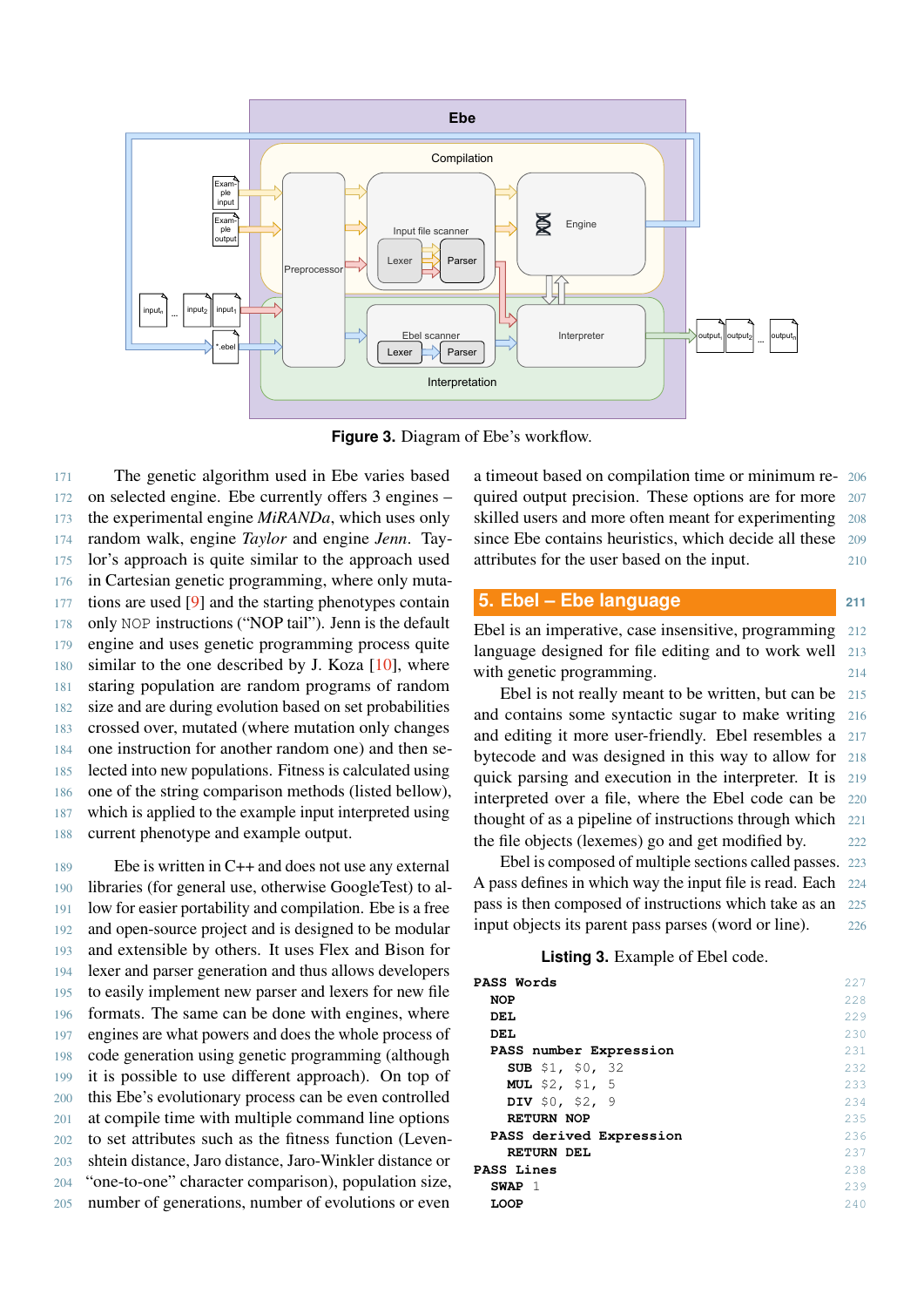241 The Ebel code in listing [3](#page-3-1) will do the following:

| 242 | 1. PASS Words - file will be interpreted word by                    |
|-----|---------------------------------------------------------------------|
| 243 | word and for each line:                                             |
| 244 | 1.1. NOP - 1st object will left as is,                              |
| 245 | 1.2. DEL - 2nd object will be deleted,                              |
| 246 | 1.3. DEL - 3rd object will be deleted,                              |
| 247 | 1.4. PASS number Expression - 4th ob-                               |
| 248 | ject, if it is a number will be:                                    |
| 249 | 1.4.1. SUB $$1, $0, 32$ - subtract 32 from                          |
| 250 | its value.                                                          |
| 251 | 1.4.2. MUL $$2, $1, 5$ - multiply the new                           |
| 252 | result by 5,                                                        |
| 253 | 1.4.3. DIV $$0, $2, 9$ - divide the result by                       |
| 254 | 9 and save it as the new value for the                              |
| 255 | object,                                                             |
| 256 | 1.4.4. RETURN NOP - end expression and                              |
| 257 | do not modify the new result.                                       |
| 258 | 1.5. PASS derived Expression - if 4th                               |
| 259 | object was not a number, then use the fol-                          |
| 260 | lowing without regarding its type:                                  |
| 261 | 1.5.1. <b>RETURN DEL</b> - delete the object.                       |
| 262 | 2. PASS Lines - file will be interpreted line by                    |
| 263 | line and for each line:                                             |
| 264 | 2.1. <b>SWAP</b> $\perp$ - swap current line with the fol-          |
| 265 | lowing one,                                                         |
| 266 | 2.2. LOOP - repeat until all lines were processed.                  |
| 267 | $\Delta$ s can be seen in listing $\lambda$ Fhel contains the means |

As can be seen in listing  $3$ , Ebel contains the means to carry out computations over a single word (num- bers, floats and even strings) in the edited file, but because of the problems with finding correct expres- sions, where for symbolic regression a large data set would be needed [\[11\]](#page-5-10) and even then it could be am- biguous, this task is left to the user in the form of, already mentioned, user-defined expressions. If such expression is defined Ebe treats it as always correct, but still can evolve the other parts of the file to find a correct Ebel program.

#### **<sup>278</sup> 6. Real world Ebe use examples**

279 Ebe has not been long enough in a public version, but 280 there are already some real world cases, where it has 281 proven to be useful.

## **282 6.1 Extracting hexadecimal color values from 283 markdown table**

284 A documentation for WS2811 LED library  $3$  contained 285 a table of predefined colors and their hexadecimal val-286 ues, which needed to be extracted (see first page teaser

image for reference). This is a very easy edit for Ebe 287 and it took only 100 ms to compile the correct Ebel 288 and interpret it. 289

It required the first line of the table to be put into 290 the input example file and then edit this by hand in the 291 output example file, but the overall time is insignificant 292 to the time it would take to edit this file by hand or 293 writing a script for this edit.

## **6.2 Adjusting feature indexes in biological 295 data set 296**

In this case a desired section of human genome was 297 extracted from the whole genome in GTF format. But 298 to display this correctly in a genome browser program, 299 it needed for the start and end feature index (column 300 4 and 5) to be moved to a different position. In other 301 words the value 153350000 was needed to be sub- 302 tracted from all values in the column 4 and 5. 303

This problem is a perfect case for the use of user 304 defined expressions in Ebe. Here are the example 305 input file and example output file (which contains at 306 the position 4 and 5 the index subtraction): 307

**Listing 4.** Input example file for ebe (with line breaks for readability).

| chr1 hq38_knownGene exon 153357854 | 308 |
|------------------------------------|-----|
| 153357881 0.000000 + . gene id     | 309 |
| "ENST00000368738.4"; transcript_id | 310 |
| "ENST00000368738.4";               | 311 |

## <span id="page-4-1"></span>**Listing 5.** Output example file for ebe (with line breaks for readability).

| chr1 hq38_knownGene exon { !\$-153350000! }   | 312 |
|-----------------------------------------------|-----|
| $\{!\$ {!}\$-153350000!} 0.000000 + . gene_id | 313 |
| "ENST00000368738.4"; transcript_id            | 314 |
| "ENST00000368738.4";                          | 315 |

In the output example file (listing  $5$ ) the user de- 316 fined expression are between the  $\{! \text{ and } ! \}$  control 317 sequences and define the expression to be done over 318 the value at the expression's position. Since this is 319 the only edit needed, Ebe compiles and interprets this 320 within milliseconds. The generated Ebel file can then 321 be used for any other GTF file (since GTF format is 322 standardized and does not change structure [\[12\]](#page-5-11)) and 323 handles even large 50 MB file (123 705 lines) within 324 13 seconds time (on Intel® Core<sup>™</sup> i5-4690 CPU).  $325$ 

## **7. Conclusions <sup>326</sup>**

Ebe displays a promise as an editing tool for not only 327 non-programmers. It requires minimum knowledge 328 of the tool, finds the algorithm for the user and even 329 allows to edit multiple similar files at once. 330

<span id="page-4-0"></span><sup>3</sup><https://github.com/FastLED/FastLED/wiki/Pixel-reference>